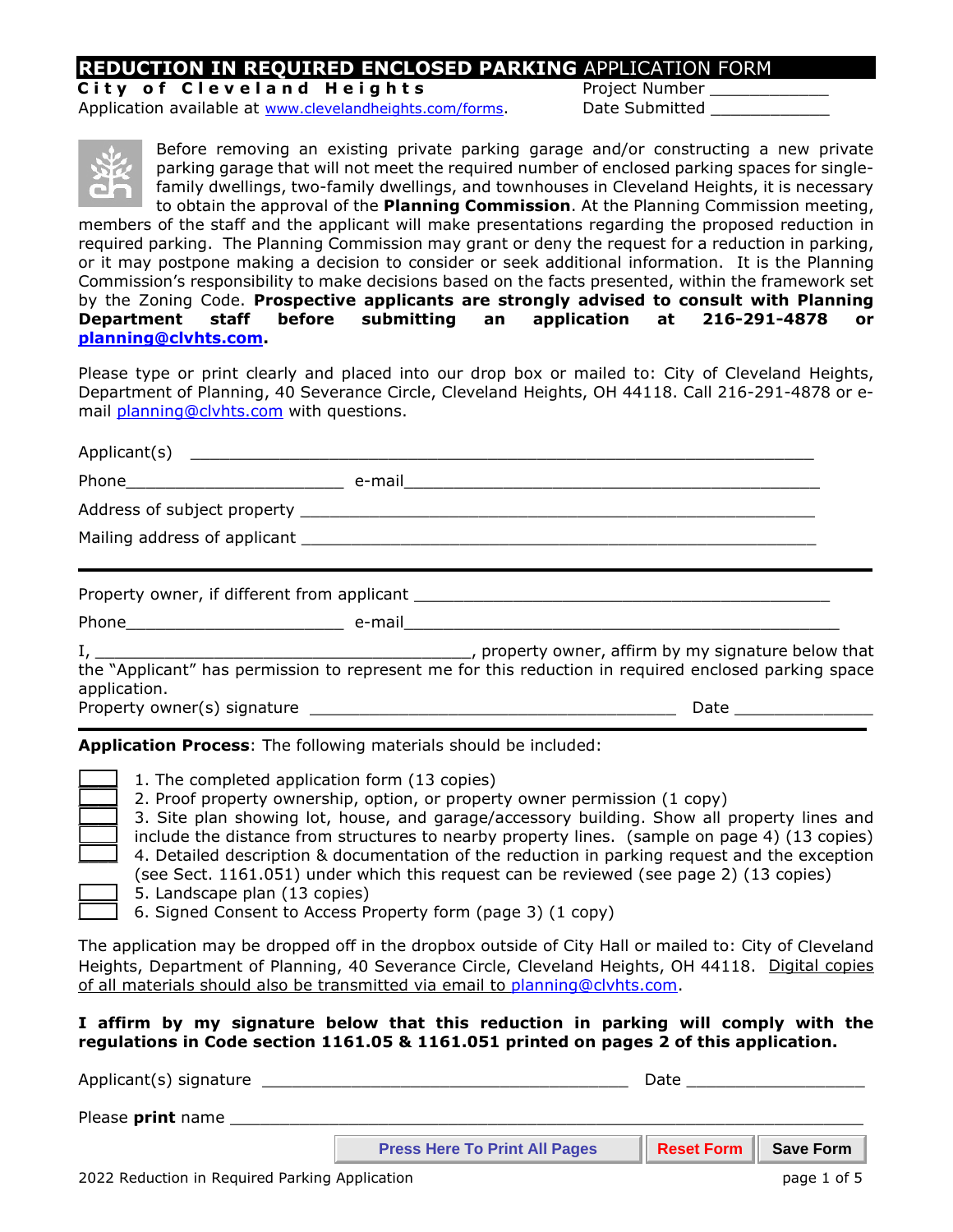### **General Information**

1161.05 MODIFICATION OF NUMBER OF REQUIRED PARKING SPACES.

Whenever the parking requirements based on functions and uses, and application of the standards specified in Schedule 1161.03 can be shown by the applicant to result in an excessive number of parking spaces and that a lesser number of spaces is appropriate and consistent with these regulations, the Planning Commission may approve a reduction in required spaces

#### 1161.051 EXCEPTIONS TO REQUIRED ENCLOSED PRIVATE PARKING SPACES

Any application that will not be providing the requisite enclosed parking spaces as indicated in Schedule 1161.03 shall require review and approval by the Planning Commission based upon the regulations and criteria of this section.

- (a) Exceptions. The required off-street parking spaces for single-family dwellings, two-family dwellings, and townhouses shall be enclosed in a detached or attached private parking garage, as indicated in Schedule 1161.03, unless one (1) or more of the following exceptions can be substantiated:
	- (i) The parcel is a legal, non-conforming lot that does not have the requisite minimum lot area or lot width to accommodate a Code-conforming private parking garage.
	- (ii) Special conditions exist specific to the lot that are not applicable generally to other lots in the same Zoning District that render a Code-conforming private parking garage impractical.
	- (iii) If the previously existing private parking garage on the lot was a single-car garage for singlefamily dwelling.
	- (iv) If an existing private parking garage structure and associated remnant parking pavement are proposed to be removed and replaced with grass or landscaping, thereby increasing green or open space.
	- (v) If a substantial expansion or addition to the principal structure is proposed.
- (b) Landscape Plan Required. Any application that will not be providing the requisite enclose private parking spaces shall include a Landscape Plan that addresses stormwater management and minimizes adverse impact on neighboring properties, subject to Chapter 1166 of the Zoning Code.
- (c) All other provisions of City ordinances relating to zoning, demolition construction, use and maintenance of residential buildings shall apply, including, but not limited to, impervious surface coverage, yard setbacks, parking pad dimensions, driveway dimensions, parking requirements, and utilization of driveways for parking.

# **Architectural Board of Review (ABR)**

ABR approval is required for new construction or exterior changes to a building, including additions and window/door layout. The ABR generally meets at 7 p.m. on the first and third Tuesdays of each month, with some exceptions around holidays. ABR information & application: month, with some exceptions around holidays. [www.clevelandheights.com/abr](http://www.clevelandheights.com/abr)

#### **Building Permits**

Building permits are required for alterations and additions to a building or site, including plumbing and electrical work. Contact the Building Department at 216-291-4900 to verify whether your work requires permits.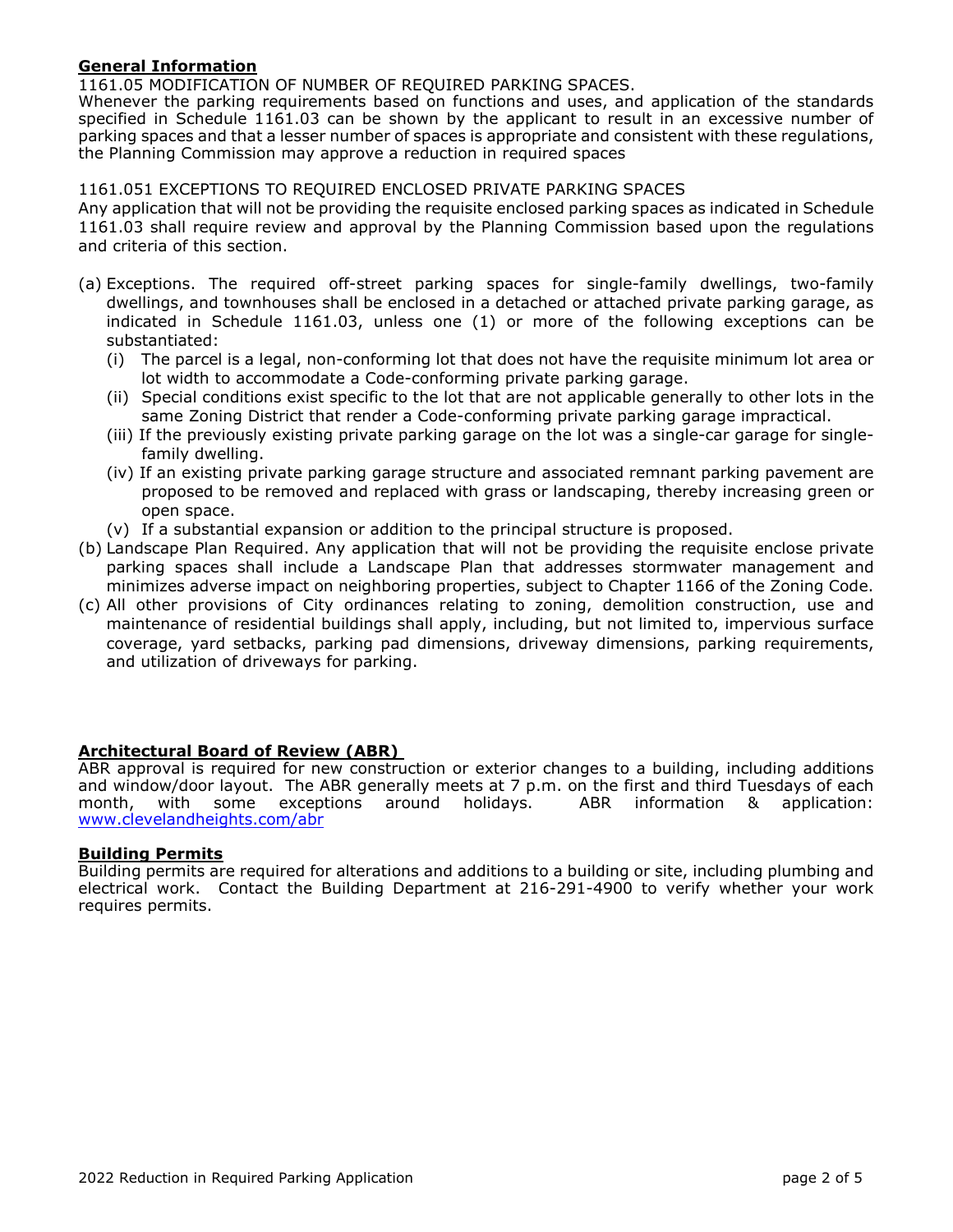# **CONSENT TO ACCESS PROPERTY**

I, the undersigned responsible party (owner, occupant, tenant, or agent for the property owner) of the property described herein, do hereby consent to entry upon said property, at a reasonable time and to the extent necessary, by the City of Cleveland Heights and its officers, employees, and/or agents for the purpose of inspecting said property for compliance with the City's Zoning, Housing, and/or Building Codes. I further certify that I have authority to grant access to said property.

| Property Address |                                          |          |        |                          |
|------------------|------------------------------------------|----------|--------|--------------------------|
|                  | Signature of Responsible Party           |          |        |                          |
|                  | Name of Responsible Party (please print) |          |        |                          |
| I am the:        | owner                                    | occupant | tenant | agent for property owner |
| Telephone Number |                                          |          | Date   |                          |

# **PLEASE NOTE THAT FAILURE TO CONSENT TO A SITE INSPECTION OF YOUR PROPERTY MAY CAUSE DELAY IN YOUR APPLICATION AND/OR MAY CAUSE YOUR APPLICATION TO BE CONSIDERED INCOMPLETE.**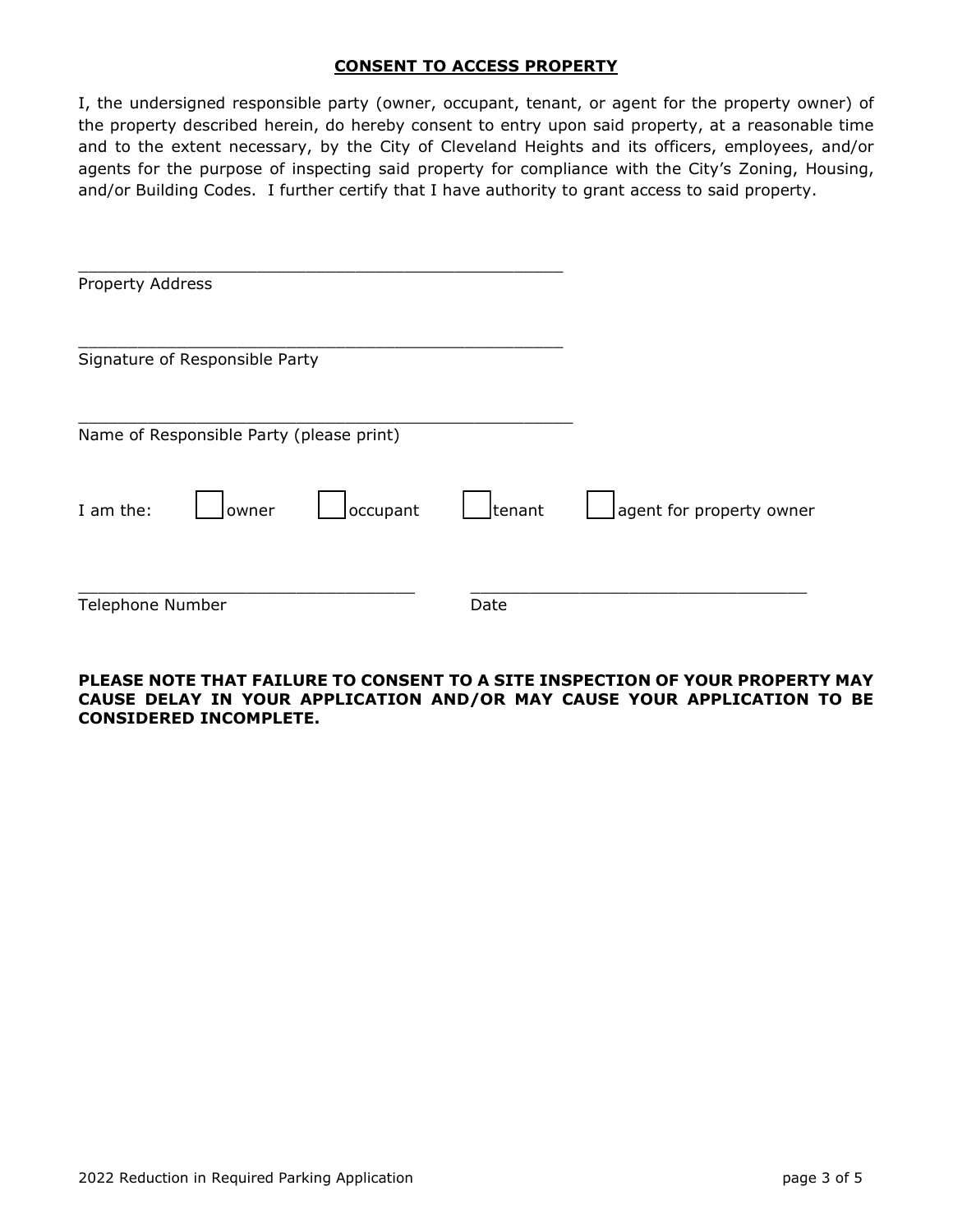

33 ft. to rear property line

On your site plan, show what you are proposing on the site plan. Add measurements showing distance to side and rear property lines. Show what you are removing and draw your addition or proposed garge on the site plan.

\*aerial photography above available at<http://myplace.cuyahogacounty.us/>